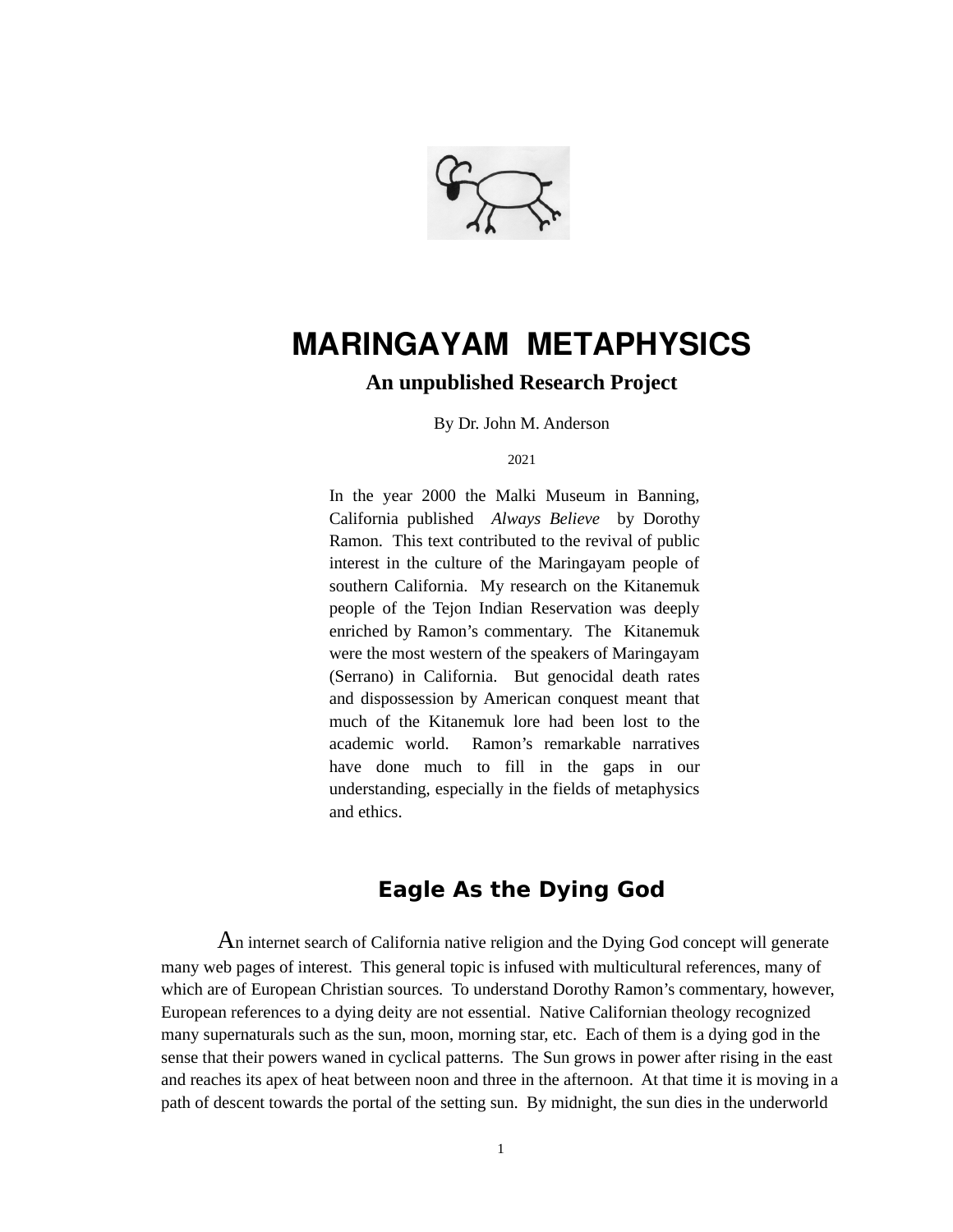and is miraculously reincarnated, growing in power as it ascends towards the portal of the rising sun in the east.

The Moon, Morning Star, Evening Star, and numerous other deities also went through cycles of growth and death. Each was a dying deity. But the key deity in understanding Ramon's commentary is the Eagle whose home (nest) was in the North Star. In this case, the Eagle does not move or go through periodic growth and decline. The difference is that Ramon's narratives about the Eagle do not take place in mundane space/time. They occur in mythic space/time, and Eagle's role as a dying god is linked to the great transformations of life on the surface of the earth back in ancient times. Eagle descends from above and rules the supernatural First People who lived with him on the surface of the earth. They rebel and kill Eagle, provoking a transition from mythic space/time to mundane space/time. It is this transition which is the key to understanding the metaphysics of *Wayta'Yawa'*

#### **Divine Knowledge, Not Belief**

 *Excerpts from research files, 2020*

 The title of Dorothy Ramon's text is translated as "Always Believe". After many readings of this inspiring text, I have come to the conclusion that *Wayta'yawa*' was chosen by Ramon as a general plea for preserving knowledge of and respect for her ancestral religion. It was not meant, perhaps, as an endorsement of belief in the sense of Catholicism with which she was familiar.

*Direct experience* of the divine, not a belief in the divine, is the true source of Maringayam religion and culture. And the role of datura in gaining access to the divine must be considered in understanding the important role of the vision quest in Maringayam cultural practices. Dogmatic religions run by an organized priesthood, such as Zoroastrianism, Judaism, Christianity, or Islam place the highest emphasis on belief, while many native American religions reject religious dogma and rely upon direct experience, leading to knowledge of the divine. In this sense, Maringayam traditionalists are much closer to the Gnostics of Europe than to the Catholics who conquered coastal California in the eighteenth century. Carl Jung offers more solace to Maringayam traditionalists, therefore, than did Junipero Serra who founded the Spanish system of forced native labor and the systematic dismantling of all aspects of native California culture.

 A useful preinstruction tor newcomers to Ramon's text might be *'Mit wi'wan me'enaniktii*  which means "if you want to know".<sup>[1](#page-1-0)</sup> The implication, in this suggestion, is that the readers have to experience the divine directly through vision is they are serious about understanding traditional Maringayam religion.

### **Creation of the First Dry Land**

The translations of Ramon's Maringayam commentary in this text can be confusing in places. In understanding traditional Maringayam metaphysics, for example, the translations are not consistent and/or specific enough to construct a working cosmological model. This can be seen in the translations of key words in the narrative called "More on the Three Wise Men" (583-

<span id="page-1-0"></span><sup>1 (</sup>Ramon, Always Believe, 455).